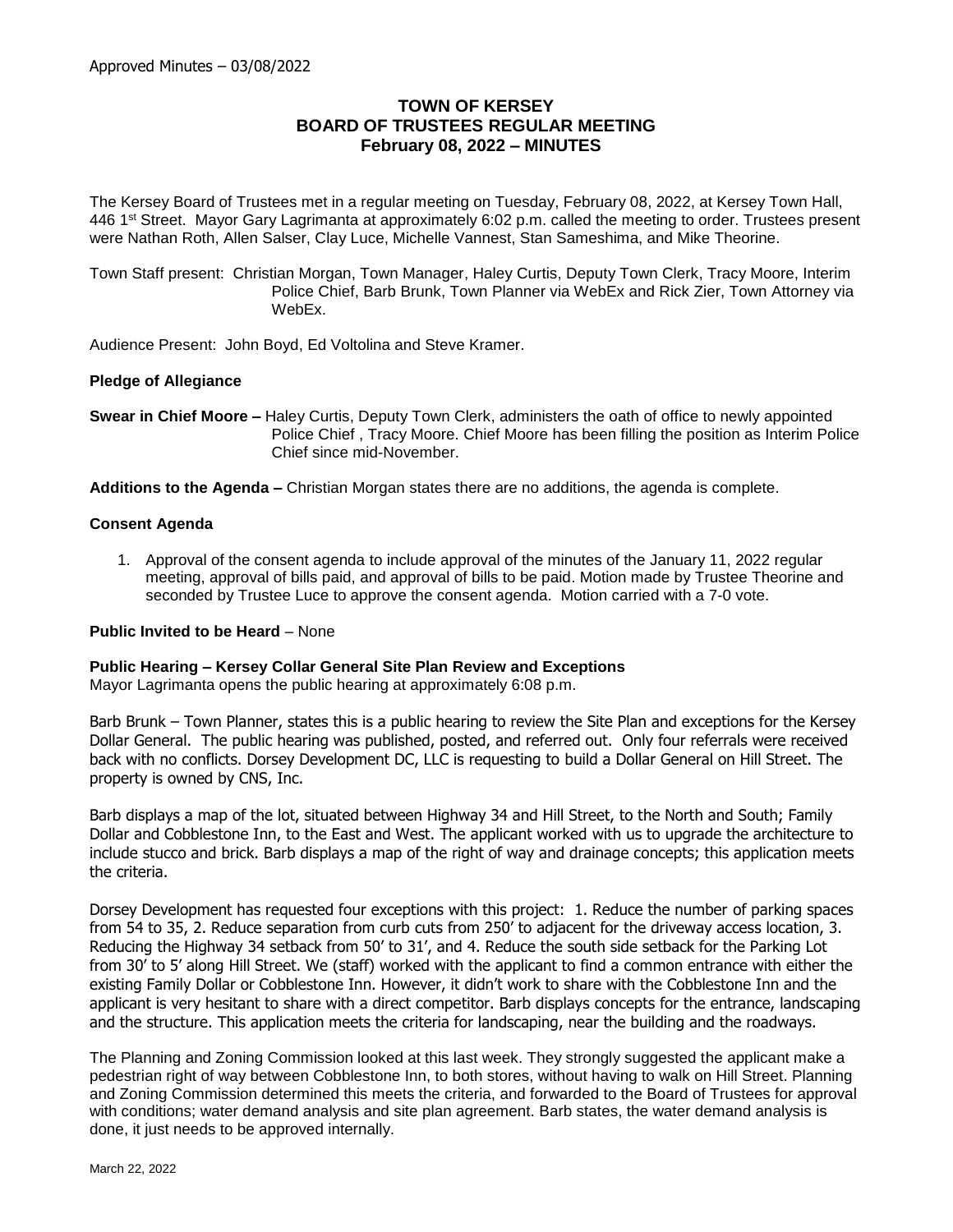### Approved Minutes – 03/08/2022

Staff recommendation is that the Town approve the application and site plan subject to the following conditions; 1. The applicant make any suggested revisions to the site plan, and provide updates to staff, 2. The applicant provide the water demand analysis, that we are in the process of reviewing, 3. The applicant is responsible for revegetation of the right of way along Hill Street, and 4. The applicant shall enter into a site plan agreement with the Town. Resolution 2022-0003 reflects the conditions, and there is a draft site plan agreement in your packet.

Ed Voltolina, Dorsey Development (the applicant) is present to speak. As Barb said, we are requesting some variances to make this lot work. The first is parking requirement, Dollar General has done a study nationwide for stores this size, and 35 parking spaces is more than enough. Ed states, he believes about 8,800 square feet will be used for the merchandise floor; the rest will be offices, bathrooms and the receiving area.

The second is the access. Originally, they looked at doing it to the East, sharing with the Cobblestone Inn. Then they looked at doing it in the middle. Neither of those worked very well for safety, and would have included using Hill Street for access to back in. Access on the West side, although not shared with Family Dollar, worked the best. The applicant expresses their hesitation in sharing an access with their direct competitor. They conducted a traffic study, and it says this will work and still meet the goals.

Setback to Highway 34; it's tight again because of the size of the lot. This all lines up on the same line as Family Dollar. Most of the area will be detention. The fourth and final variance request is the area between the parking lot and Hill Street. There will be a nice landscaped area there.

Mayor Lagrimanta calls for Trustee input and questions. Trustee Sameshima inquires is there a sidewalk running east and west? Ed, yes it runs along the building. Trustee Sameshima confirms, it connects Cobblestone to Dollar General? Ed, confirms yes it will. Trustee Sameshima inquires, you can walk but not drive between. Ed confirms, that is correct. Trustee Roth states, he understands not wanting to share access with a competitor, but that is tight. He is okay with the parking lot and buffers. He likes the idea of having a place to walk between the establishments. Mayor Lagrimanta states, a sidewalk connecting all 3 businesses becomes an issue of liability; if someone were to be injured whose responsibility, is it? Mayor Lagrimanta states, the access is where it is, so they can get trucks in easily. Christian states, we cannot force Family Dollar to do the shared pedestrian walkway. That should not be a consideration as part of this application. Maybe at some point we can approach Family Dollar. Trustee Theorine inquires about the 31' setback and sidewalk along Highway 34 that we have discussed for other applicants along Highway 34. Christian states, those businesses are set back much further. There will not be a sidewalk to the North. That area is for drainage and a safety barrier for vehicles that leave the roadway. Trustee Theorine points out some clerical error, Barb thanks him for noticing.

No public comment.

Mayor Lagrimanta closes the public hearing at approximately 6:37 p.m.

Approval of Resolution 2022-0003 Approving A Site Plan and Variances for Dollar General Motion made by Trustee Vannest, seconded by Trustee Theorine, to Approve Resolution 2022-0003 Approving A Site Plan and Variances for Dollar General. Motion carried with a 7-0 vote.

The Board of Trustee's took a short break following the approval to allow Chief Moore, his family, and the public present to leave the meeting.

Mayor Lagrimanta called the meeting back to order at approximately 6:44 p.m.

### **New Business**

1. Approval of 2022 Vector Disease Control (mosquito control) contract

Christian states this is the new 2022 contract. It is the same company we have used for several years. There was a 3% increase, coming in at \$5.390. Our revenues are still exceeding the expense, we do not need to increase the rate. The excess is what we use for administrative costs (mailing, etc.). In a couple of years, we might need to look at a rate increase. Christian states, this is informational only; no action needs to be taken.

Mayor Lagrimanta says mosquitos and trash are a very touchy subject. Christian states in another (local) community they say when they switched from Northern Colorado Disposal, their rates went up significantly. We negotiated a very good deal.

2. Approval of Resolution 2022-0004 Amending the Kersey Tree Board, and Establishing Membership Qualifications, Terms, and Vacancies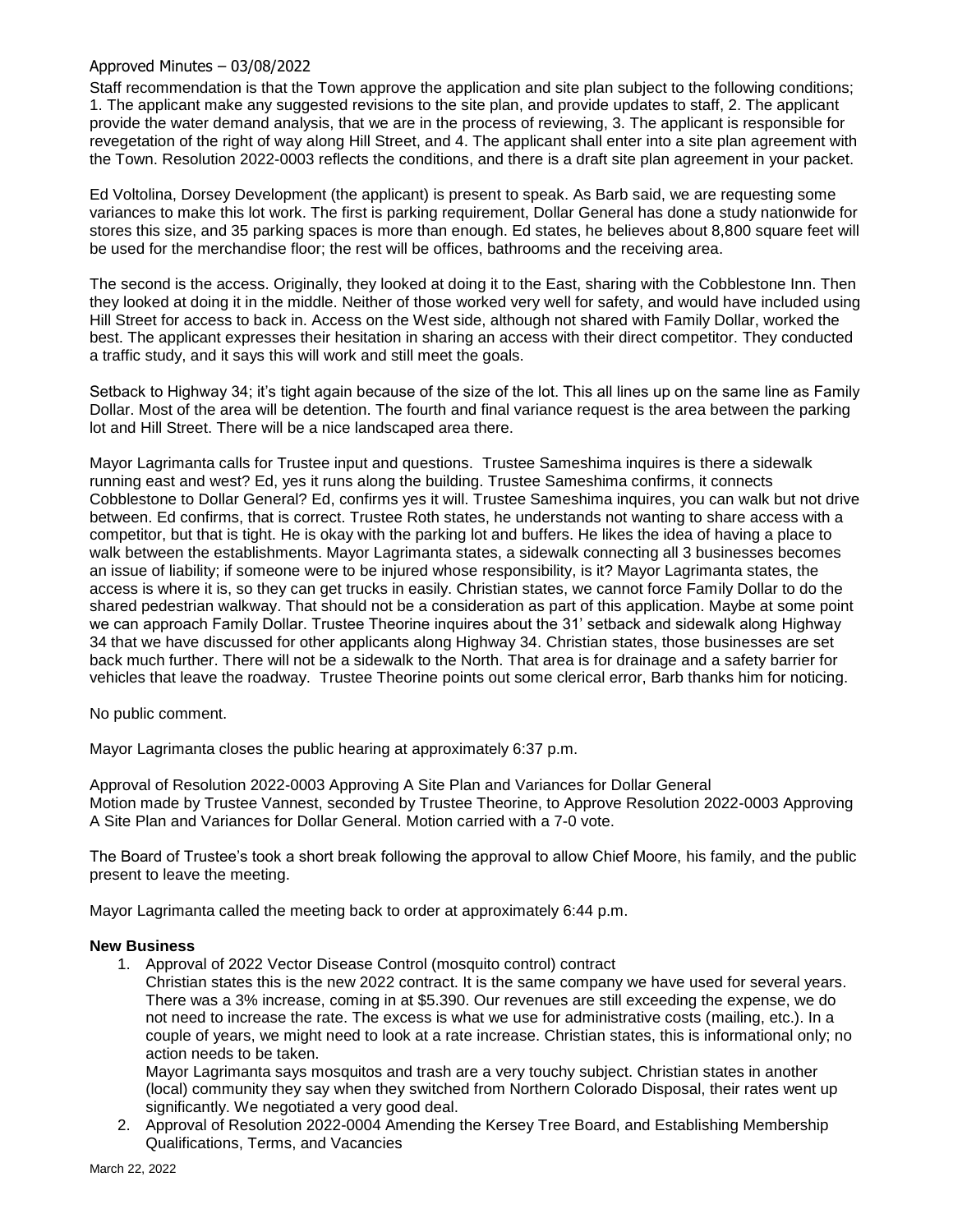### Approved Minutes – 03/08/2022

Christian states, this just cleans up the 2020 resolution. It currently says that members cannot serve on any other boards for the Town. Mostly the Planning and Zoning Commission, the would like to remove that so someone can be on the Tree Board and another board. Roberta Smith and Tharon Vannest are the new officers appointed today at their meeting. Christian went on to say, we presented Kathy (Berryman) with a plaque today, in thanks for her service.

Approval of Resolution 2022-0004 Amending the Kersey Tree Board, and Establishing Membership Qualifications, Terms, and Vacancies Motion made by Trustee Theorine, seconded by Trustee Vannest, to Approve Resolution 2022-0003 Approving A Site Plan and Variances for Dollar General. Motion carried with a unanimous vote.

## **Old Business**

- 1. Project Updates
	- a. Highway Safety Improvement Program We were successful in our application of a \$300,000 grant for improvements at 1<sup>st</sup> and Hill. We were awarded \$270,000, because we do have a match obligation. These funds have to be spent in the CDOT 2023 fiscal year, which starts in July 2022. We will bid this out. We have to keep an extraordinary paper trail as these are federal funds. This will be used to change the parking along  $1<sup>st</sup>$  and Hill streets, so that cars are not backing into traffic. Barb displays a concept map – and explains curb and gutter, signage, striping, cross walk, and improved parking, part of it being parallel. We did a cost agreement in 2020, we will have to update it. We discussed this a lot when we applied for the grant in 2020. Mayor Lagrimanta asks, we will get in the pedestrian cross walks when we get into the process? Barb confirms, yes we will. We will bid out the full design, and we will bring the actuals when the time comes. What she is displaying today is just a concept. Mayor Lagrimanta asks about having crosswalk signs that have a button to flash, because always flashing signs are usually ignored. Barb says, we will have to look into the logistics of that, they probably need to be closer to the intersection. Mayor Lagrimanta finishes by saying, we have flashing crosswalk signs that are always flashing, and people just ignore them now.
	- b. Affordable Housing Tool Kit- We were awarded \$145,000, do not have a match fee because we do not have the funds. We have money for a housing needs assessment, a building and tap fee analysis, fee waiver guidelines, review of our raw water dedication requirements, review of our code, complete water and sewer rate studies, and review of the land use code. This will give us a comprehensive look at how we can make ourselves look good for affordable housing. The housing needs assessment is a key piece needed for application for further grants. We have to get stared and bid out, once we get the official notification the real paper trail will begin.

Christian thanks Barb for writing these grants. Trustee Sameshima says he thinks we are ahead of the game for affordable housing. Barb says, it is a problem all along the front range. We are ahead, you're right. Kersey will be leading.

### **Staff Communication**

- a. Chamber of Commerce– Trustee Luce states they had a meeting last night. They made approximately \$80 after expenses at the Holiday Festival. They are starting to plan to help for Kersey Days. Mayor Lagrimanta asks, how much time do we have to get someone to fill your spot at the Chamber? Trustee Luce says probably about another month or so.
- b. Tree Board Trustee Salser states they met today. Second Tuesday of each month. Have a lot of trees to replace. They voted to change not being on 2 boards. Next meeting is on the second Tuesday in March.
- c. Town Manger Christian thanks the Board and citizens for putting up with the water issues. Two very unexpected events happened at once, at the water tower. The altitude valve frequently has issues, and it was not the problem this time. IT was an internal piece, that failed to call for water. It was a large process to reroute water. Yes, there was a large amount of water leaking out of the tank. Years ago, they installed a "clean out" plug, to be able to sweep things out from inside the tank. The wrong kind of plug was installed. The only way to fix that is to hire a crew specifically geared for that, because it involves going inside the tank and welding from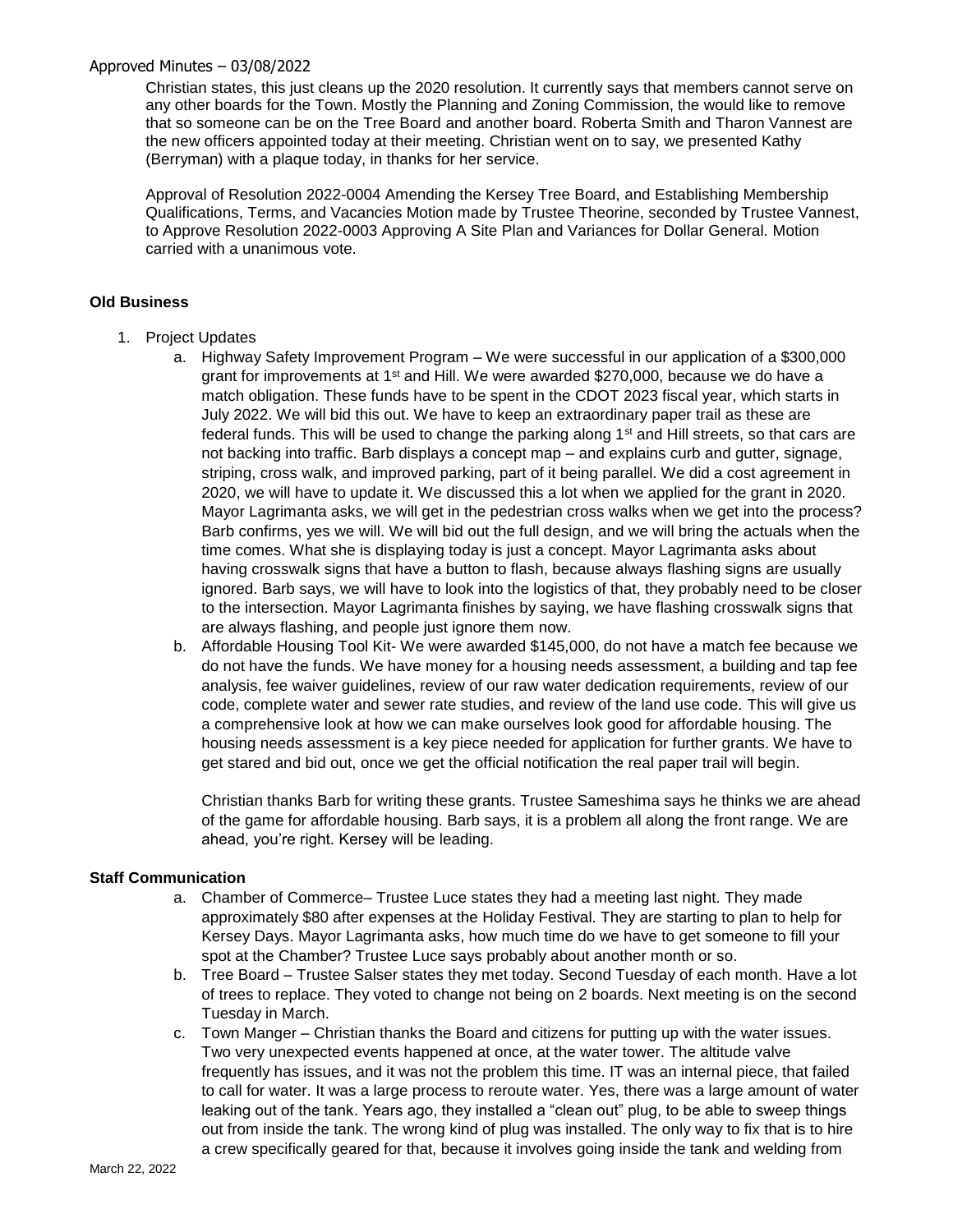### Approved Minutes – 03/08/2022

the inside. The closest team that could do that, is in South Dakota. There was a lot of strategic water moving, so this does not happen again. We are looking at some software to hell us how much water is in the tank. We currently have no way of knowing, until it overflows. There is no way to plan for a situation like this.

Snow plowing, we did what we could to make everyone happy. Turns out, no one is happy. We contracted with M&M today to pick up snow. We got compliments on the condition of County Road 53. Christian says, he drove that road everyday himself; it was in great condition up to 60.5. Christian states, he asked Josh to start building another small truck. Christian is going to look in to getting another big truck as well because the one we have is aging (it's a 1991).

He spent yesterday helping judge FBLA competition at UNC.

Christian states he would like to look into what it would take to have a secondary water supply connection, a second master meter. We are dependent on one master meter, so we are vulnerable if something happens to that one meter. He would like to start looking at what it would take to do something like this, as he is not sure it is totally realistic to ask developers to do this. Christian inquires of the Board of Trustees, are you okay with me spending time on this? It is agreed, that it is a good idea and a must to have a backup. Christian states, as of now our only back up is hauling water in, he will move forward.

Christian congratulations Haley on obtaining her human resources certification, SHRM-CP.

It is in the packet, though not very clear. November sales tax (received in January), 25% over our highest year ever. We are off to a good start. Hopefully that will continue. We will see revenue for Dollar General in 2023. Christian states, he had 4 development calls today, things are happening.

Trustee Vannest inquiries about the drive through coffee shop coming sign on Highway 34. Christian states, there is an interest party, but no application yet.

He is planning to bring the storm water master plan to the February 22, 2022 work session.

He met with the school last week. There is an impact fee for the that is very antiquated. They are looking to revamp that. That is how the school off sets the costs of new students, a new home assumes that at household of 4, means 2 students. The Fire District has looked in to this in the past as well. Mayor Lagrimanta inquires, has the school planned for what they will do for major growth? Christian, says he asked that very question and they say they have a master plan.

Christian says, we met with Weld County Engineering and Public Works to talk about the bridges on County Road 53. There was a lot of data presented. Anything more than a 20' span are automatically done by the State as far as inspections. We will get additional highway tax funds, he asked Julie to open a separate account just for that, for bridge maintenance. Weld County taught them what to look for in unofficial bridge inspections. We now have a total of 4 bridges. We will be annexing some roadway along 1<sup>st</sup> Street. Storm water and bridges are a big deal, and Josh is up to the challenge. Trustee Sameshima inquires, did they say anything about flood control? Christian says, it's built for a 100 flood we would need to watch for debris. Trustee Roth inquires, where do you go to get under the bridge? Christian says, there are entry points along the bridge, there is a small road and gate with access. Christian says, it would be a good field trip for us to go look at it, in the daylight.

Christian says, he has a long to do list.